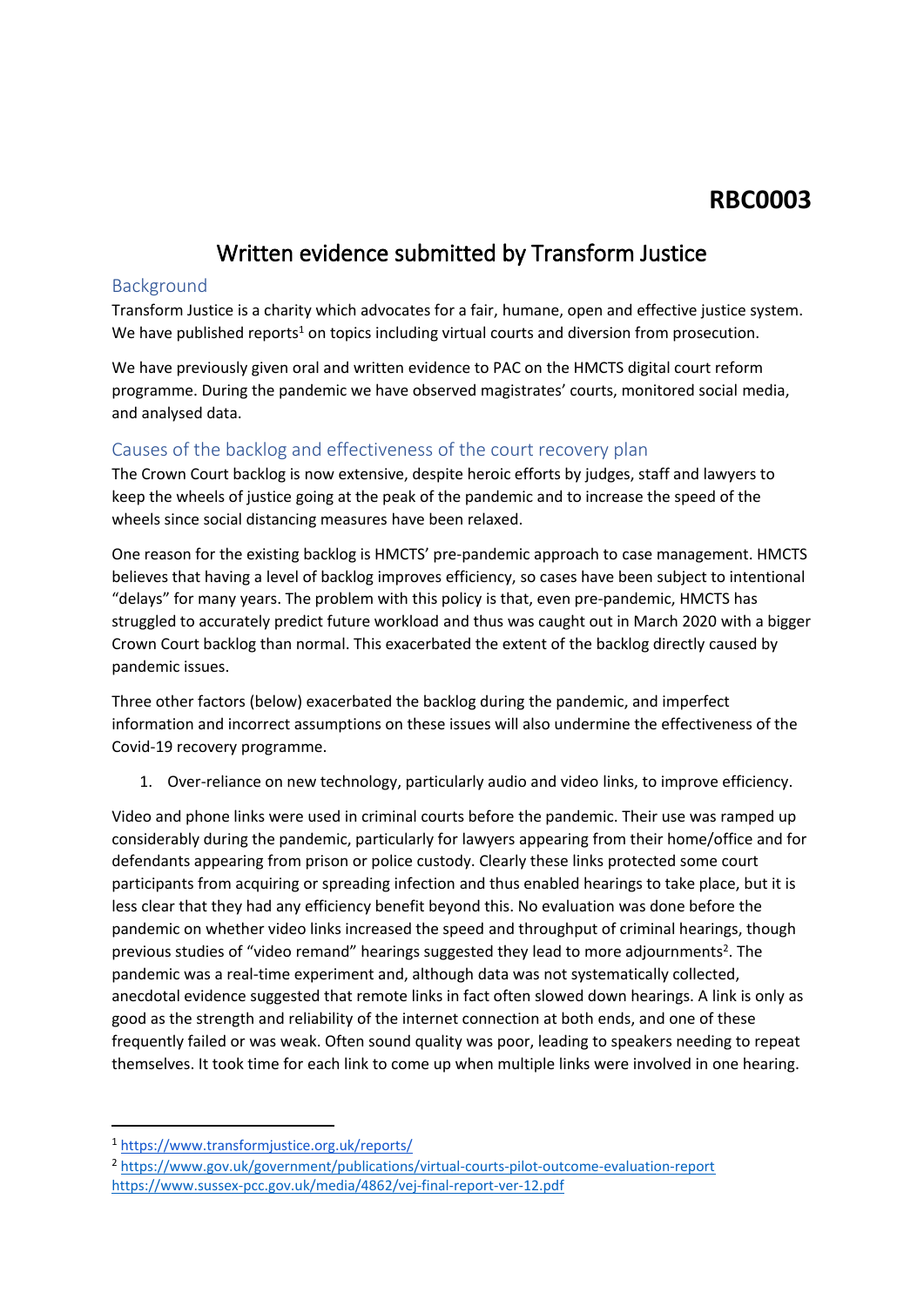The judiciary and the court service never said openly that remote links were reducing the average number of hearings per day in magistrates' courts (particularly for "video remand" hearings from police custody) but judges have encouraged lawyers and other court users to attend court in person as soon as guidance has allowed. The use of remote links is still cited as an essential part of the recovery plan, but there is no explanation as to how and in what circumstances remote links improve efficiency. One case where they may is administrative hearings where the defendant is either not present or has no active role. Allowing lawyers to appear remotely in such circumstances makes sense, particularly given lawyers' current workload, but is not always facilitated by judges. It may be that listings systems simply cannot cope with the complexities of switching between virtual and in-person appearances.

While the jury is out on whether remote links improve hearing throughput, there is a wealth of evidence that they have a negative effect on the effective participation and judicial outcomes of defendants, particularly those with mental health and neuro-divergent conditions. As the National Audit Office has pointed out, these effects have not been properly researched or monitored by HMCTS either before or during the pandemic. If the recovery is to be compatible with human rights and contribute to increased trust in the criminal justice system, we need to know more about how remote links impact the client-lawyer relationship, effective participation and judicial outcomes. There is a parallel here with the debate on virtual doctor-patient appointments. The pandemic has proved that phone/video consultations can work technically. But a study by Cambridge University found that greater convenience came at a price with "telemedicine being seen as less diagnostically accurate than in-person consultations and as having the potential to increase health inequalities and barriers to accessing appropriate care".3.

Digital information systems offer the potential to make court processes more efficient. The Common Platform is a new digital filing system for the magistrates' courts. It has been in development since 2017 and was launched in some regions in early summer 2021. The rollout was paused in August and September due, according to the Lord Chief Justice, to "some difficult problems and setbacks" that code-writers and IT specialists responsible for the project were trying to resolve. In November 2021 the main union for court staff, the PCS, said the Common Platform was "not fit for purpose" and has caused considerable anxiety and stress among members. The PCS is threatening to strike about the redundancies they predict will follow the full rollout. However much a digital filing system was needed, it is questionable whether launching it while trying to fight the backlog was ideal timing.

2. A shortage of judges, lawyers and court staff

At the beginning of the pandemic, few courts were running so there were no staff resource issues for judges or lawyers. But as social distancing has been relaxed and more hearings have been listed, lack of manpower has become a huge problem, one which was not predicted at the beginning of the pandemic. Some months in, documents such as the statement from the Lord Chief Justice in July 2020<sup>4</sup> began to refer to shortages of judges, but two other critical manpower problems have also contributed to the backlog more recently – lack of court staff and lawyers.

The digital court reform programme involved the recruitment of many head office staff to strategise, design and research the new services. At the same time, it was announced there would be a reduction in the number of court staff since it was envisaged fewer would be needed in the new technology-based court. In July 2019, HMCTS had 16,000 FTE staff but predicted that staff numbers

<sup>3</sup> <https://www.cam.ac.uk/research/news/concerns-over-medical-consultations-by-phone-and-video-study> <sup>4</sup> <https://www.judiciary.uk/announcements/courts-and-tribunals-recovery/>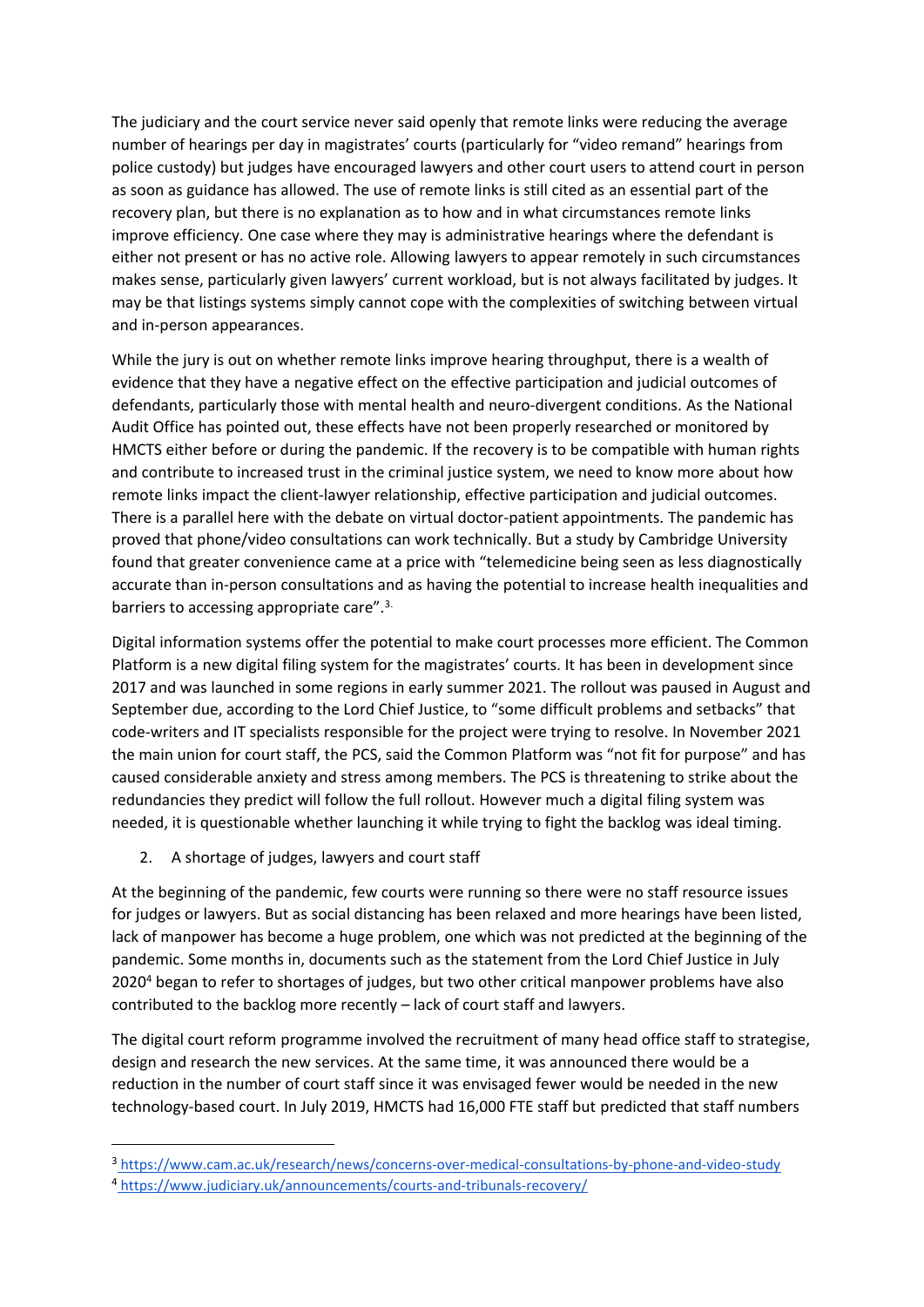would reduce to 11,300 by the end of the reform programme<sup>5</sup>. In fact, there has been no significant reduction in staff<sup>6</sup> and the court service has recently launched a recruitment drive for court staff to cover the increase in hearings and expansion of venues used. Recruitment has been challenging given staff shortages nationally and the relatively low pay on offer. Capacity issues involving skilled staff cannot necessarily be resolved short-term; some potential extra Saturday sittings in magistrates' courts could not be held because there were insufficient legal advisers.

Perhaps the bigger personnel problem in the Crown Courts is now the shortage of lawyers, both prosecution and defence. There has been a long-term decline in the number of criminal defence lawyers, a decline which anecdotal evidence suggests has accelerated over the Covid-19 period. There now appears to be a dearth of lawyers to cover the increased number of hearings in Crown courts, with many tweets suggesting that trials have had to be delayed due to a lack of counsel. The demand on counsel is exacerbated by the demand for judges. To plug the gap in full-time judges, the courts are booking up recorders – part-time judges whose time would otherwise be used acting as defence/prosecution counsel.

It seems the government does not really know the capacity of their potential defence/prosecution workforce, nor whether any levers can change that capacity in the short term. Meanwhile, the capacity of the existing workforce is frequently wasted preparing for trials that are not effective, or in travelling considerable distances for administrative hearings.

3. Too much focus on court-room capacity

Much of the recovery has been focussed on nightingale courts. These are new/newly assigned courtrooms which HMCTS leased in order to provide extra space while social distancing measures were in force. However, few of the nightingale courts have been used for criminal hearings and it is not clear whether staffing is not a greater problem than space. If lawyers, judges and/or court staff are not available, an extra courtroom is redundant. Since social distancing regulations have been eased, their utility has been even less clear.

#### How the court backlog could be reduced

Unfortunately, it is likely the backlog will reduce for the wrong reason - because key witnesses, including alleged victims, will decide not to cooperate with delayed Crown Court proceedings.

There are three ways the current backlog could be significantly reduced.

1. Focus the courts on serious cases and resolve the rest outside court.

There is a finite number of bodies to service all the criminal courts – both lawyers and court staff. Every prosecution case, including single justice procedure, requires some resource from HMCTS and the judiciary. Every magistrates' court case uses considerable resources, particularly those involving defendants remanded by the police. If more cases had been and continued to be resolved out of court since March 2020, resources could have been freed to focus on the most serious cases - extra counsel and court staff capacity could have been created to deal with the Crown Court backlog. This would have involved significant culture change and strong leadership from the top.

The opportunity

<sup>5</sup> <https://publications.parliament.uk/pa/cm201919/cmselect/cmjust/190/19008.htm> <sup>6</sup>[HM](https://assets.publishing.service.gov.uk/government/uploads/system/uploads/attachment_data/file/1002585/HMCTS_Annual_Report_and_Accounts_2020-21.pdf) [Courts](https://assets.publishing.service.gov.uk/government/uploads/system/uploads/attachment_data/file/1002585/HMCTS_Annual_Report_and_Accounts_2020-21.pdf) [&](https://assets.publishing.service.gov.uk/government/uploads/system/uploads/attachment_data/file/1002585/HMCTS_Annual_Report_and_Accounts_2020-21.pdf) [Tribunals](https://assets.publishing.service.gov.uk/government/uploads/system/uploads/attachment_data/file/1002585/HMCTS_Annual_Report_and_Accounts_2020-21.pdf) [Service](https://assets.publishing.service.gov.uk/government/uploads/system/uploads/attachment_data/file/1002585/HMCTS_Annual_Report_and_Accounts_2020-21.pdf) [Annual](https://assets.publishing.service.gov.uk/government/uploads/system/uploads/attachment_data/file/1002585/HMCTS_Annual_Report_and_Accounts_2020-21.pdf) [Report](https://assets.publishing.service.gov.uk/government/uploads/system/uploads/attachment_data/file/1002585/HMCTS_Annual_Report_and_Accounts_2020-21.pdf) [and](https://assets.publishing.service.gov.uk/government/uploads/system/uploads/attachment_data/file/1002585/HMCTS_Annual_Report_and_Accounts_2020-21.pdf) [Accounts](https://assets.publishing.service.gov.uk/government/uploads/system/uploads/attachment_data/file/1002585/HMCTS_Annual_Report_and_Accounts_2020-21.pdf) [2020-21](https://assets.publishing.service.gov.uk/government/uploads/system/uploads/attachment_data/file/1002585/HMCTS_Annual_Report_and_Accounts_2020-21.pdf)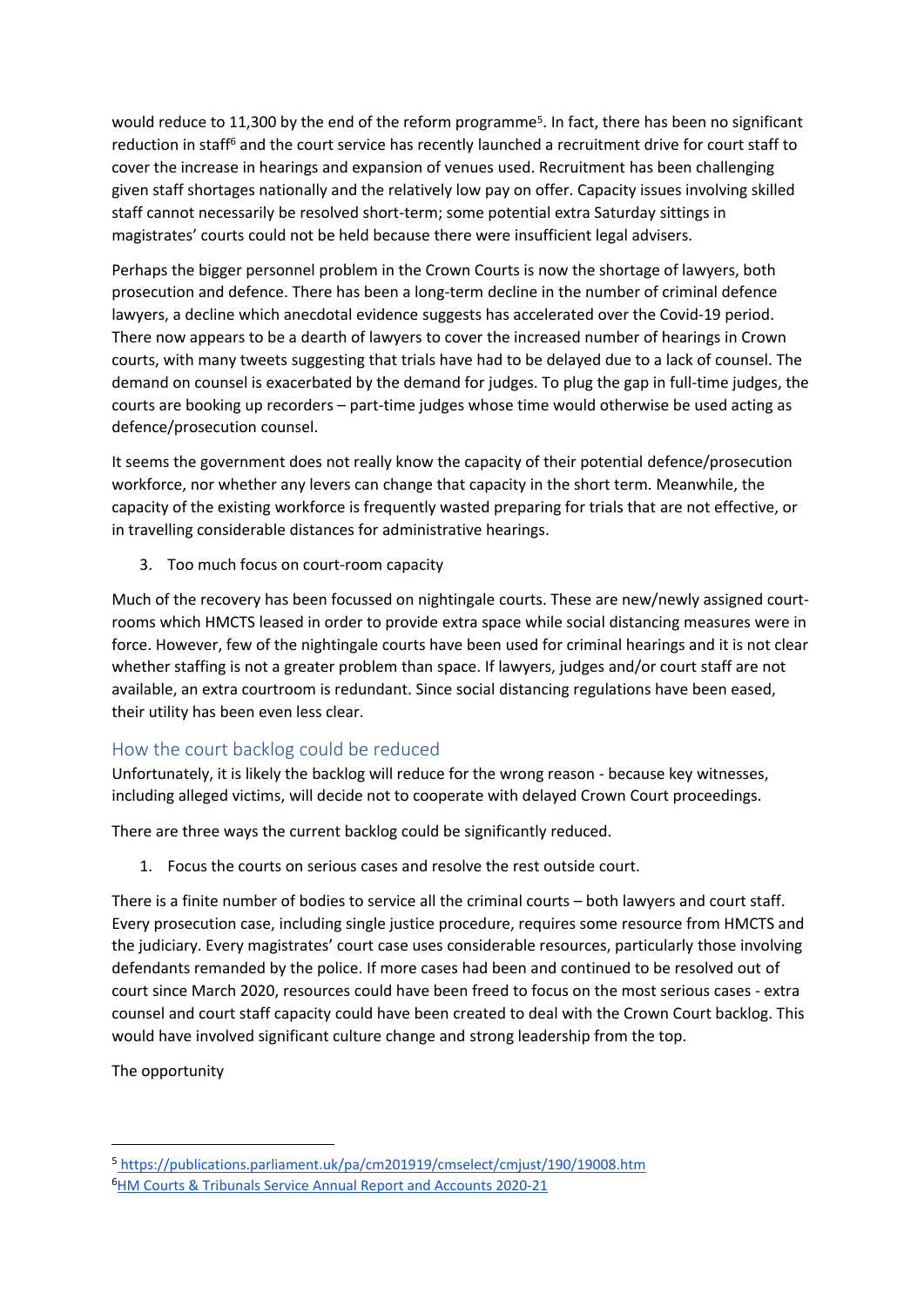The majority of defendants in the magistrates' court plead guilty, and the most used sanction is the fine. Many such low level offences could instead be dealt with by the police out of court, using the conditional caution, or other diversionary measures. A person who accepts responsibility for a low level crime and the sanction of a conditional caution must abide by the conditions, which could be to pay a fine or to complete a rehabilitation programme. So the outcome of having someone pay a fine can be achieved without using the resources of the court. Those who don't comply with caution conditions face prosecution.

The use of cautions is in long-term decline, a decline not halted by the pandemic<sup>7</sup>. Overall, those who receive cautions are less likely to reoffend than those who receive court fines. It is not clear why cautions have declined in usage more than court disposals in the ten years pre-pandemic, but the pandemic offered an opportunity to completely change the police approach to lower level offences. It seems that approach was seriously considered but not consistently implemented.

The interview and interim charging protocols

The opportunity to change course and significantly save magistrates' court resources was presented by the interim charging protocol<sup>8</sup> which is still in force and the police custody interview protocol<sup>9</sup>, which has been subject to many revisions. These were agreed by the Crown Prosecution Service, the National Police Chiefs Council and other stakeholders as a way of keeping the wheels of justice moving when the country was in the first lockdown and the priority was limiting infection spread. The courts and the judiciary had already decided that only the most serious cases should be heard and, in magistrates' courts, only those defendants who had been remanded by the police would appear. In normal times police detain a wide variety of suspects, most of whom are released on bail, RUI or not charged. They remand (detain post charge) a minority of those they detain in custody for interview. Police remand is subject to broad criteria outlined in PACE section 38. Only those charged can be remanded and they need to be sent immediately to court. If enforced, the protocols would have radically reduced the number of defendants detained, charged and remanded by police, thus also reducing the required capacity of magistrates' court cells.

A potential barrier to hearing any cases at all was presented by PECS, the service which transports police detainees to court and looks after them in court cells. In March 2020 PECS contractors in most regions refused to transport police detainees since they said the courts were not covid-safe. So the police stepped into the breach to offer police custody suites as an extension of courts. To the delight of HMCTS, the police started to look after defendants up to and after their first court appearance and to link them by video to the court ("video remand" courts), all for free. This offered a short-term solution to the PECS issue and prevented pressure on police to restrict numbers they remanded. The police then had sufficient resource to arrest and detain in custody more-or-less as usual, and the custody suites had space to deal with the defendants detained pre and post charge and those awaiting their video court appearance.

Did the charging and interview protocols make a significant difference to the mix of cases presented to the remand court? My observations of magistrates' courts in the pandemic and an analysis of the data suggests that the interview and charging protocol were more honoured in the breach than in the observance. Thousands of defendants accused of summary and either way offences were

<sup>7</sup> https://www.gov.uk/government/statistics/police-recorded-crime-open-data-tables#history <sup>8</sup> [https://www.cps.gov.uk/sites/default/files/documents/legal\\_guidance/Interim-CPS-Charging-Protocol-](https://www.cps.gov.uk/sites/default/files/documents/legal_guidance/Interim-CPS-Charging-Protocol-Covid-19-crisis-response.pdf)[Covid-19-crisis-response.pdf](https://www.cps.gov.uk/sites/default/files/documents/legal_guidance/Interim-CPS-Charging-Protocol-Covid-19-crisis-response.pdf).

<sup>9</sup> https://www.cps.gov.uk/legal-guidance/coronavirus-interview-protocol-between-national-police-chiefscouncil-crown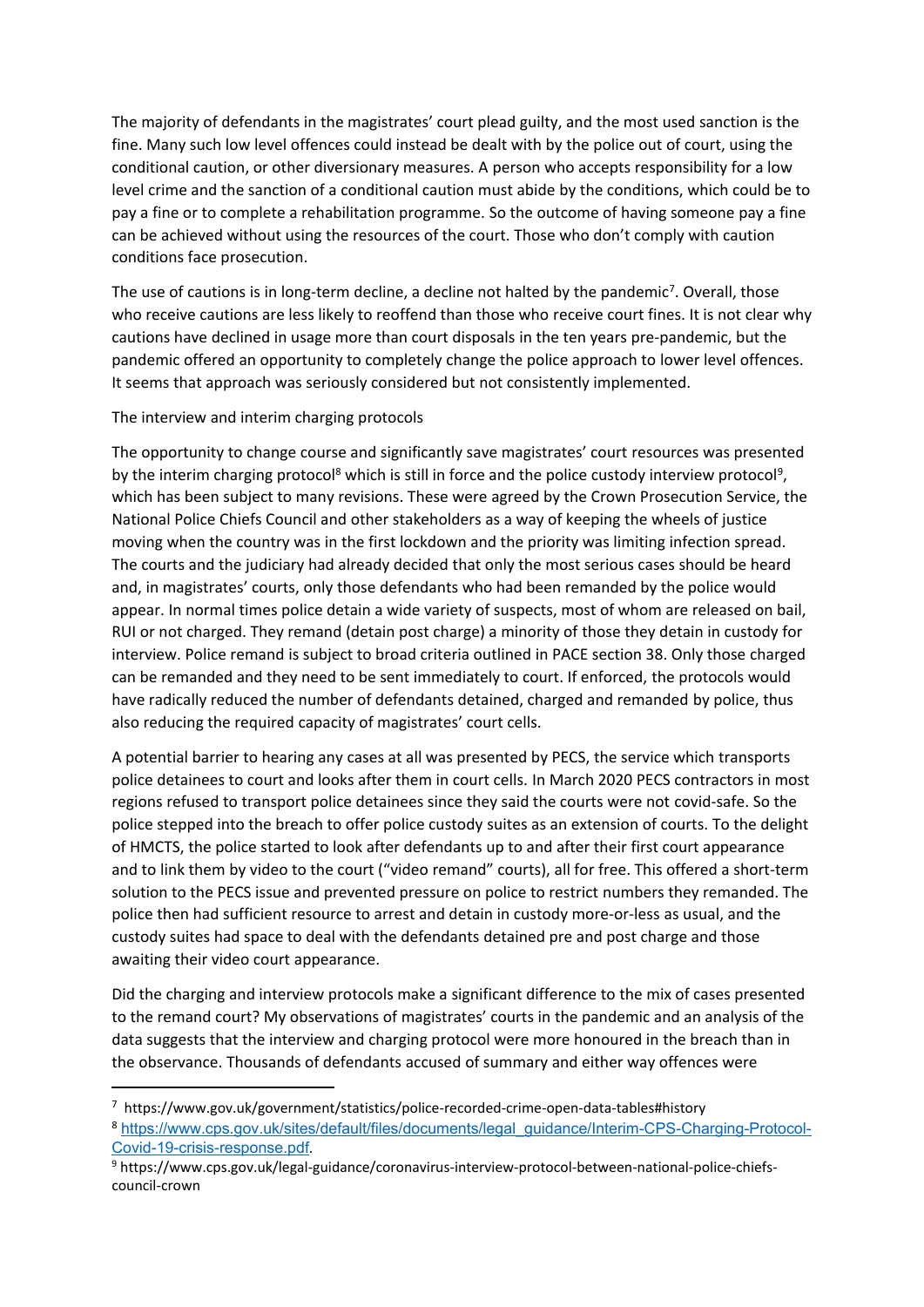charged and many were remanded by police and dealt with by the courts, who could potentially have been bailed or been given an out of court disposal. Y/e March 2021 the CPS proceeded against 721,086 people for summary (the least serious) offences, and 541,297 were sentenced to pay a court fine – a sentence which is not rehabilitative. Of all recorded crime dealt with by the police the percentage of cautions was unchanged y/e March 2021 versus the year before. In y/e March 2021 32,523 people were arrested and remanded in police custody for summary offences and 67,063 people for either way offences<sup>10</sup>. It is unlikely that most of those remanded for summary offences met the criteria set out in the charging protocol. An opportunity was thus missed during that first lockdown and subsequently to focus the courts on indictable only and some either-way offences (the most serious) and to triage most others, diverting as many possible to out of court disposals. There was a decrease in numbers arrested and prosecuted for summary offences, but no one checked whether the interview and charging protocols were being rigorously applied.

If the police, the CPS and the government had abided by the spirit of the interview and charging protocols, they could have radically reduced the work of the magistrates' court, thus freeing up HMCTS, CPS and counsel resources to devote to the Crown Court backlog. This may also have supported efforts to reduce reoffending given the effectiveness of out of court disposals in this regard. There is still time to free up these resources if political and police will was focused on resolving low level crimes without going to court.

2. Improve the effectiveness of trials

Despite many reports and initiatives aimed at improving efficiency, huge resources pre-pandemic were spent preparing for trials which never happened. The pandemic offered an opportunity to step back and try to radically reduce the number of ineffective trials, thus freeing up resources for those most likely to be effective.

Before the pandemic only 46% of magistrates' court and 50% of crown court trials were effective ie they went ahead as planned on the day they were due to start. Of these 39% of magistrates' and 34% of Crown Court trials were cracked - "on the trial date, the defendant offers acceptable pleas or the prosecution offers no evidence. A cracked trial requires no further trial time, but as a consequence, the time allocated has been wasted, and witnesses have been unnecessarily inconvenienced thus impacting confidence in the system"<sup>11</sup>.

The reasons for such a high proportion of trials not being effective are complex but many of them relate to resourcing earlier in the process. High-quality police investigation needs resourcing, as does prosecution preparation. Late disclosure leads to trials being delayed or cracked.

The pandemic saw no significant improvement in the proportion of effective trials in the magistrates' and Crown Courts. There was a reduction in the proportion of cracked trials in the Crown Court, but still over a quarter (4,067) were cracked y/e June 2021<sup>12</sup>. Given that so many fewer trials were taking place, it is a pity that stakeholders did not find a way to prevent so many trials being prepared for and not held either at all or on the planned day. It may be that Covid-19 cases amongst court participants contributed to trials being vacated or ineffective, but even Covid-19 could not have caused the cracked trials. If greater resource had been freed up to increase the proportion of effective trials, maybe the backlog could have been reduced more quickly?

<sup>10</sup> Criminal Justice Statistics y/e March 2021

<sup>11</sup> https://www.judiciary.uk/wp-content/uploads/2010/04/cit\_guidance\_v3\_1007.pdf

<sup>12</sup> https://www.gov.uk/government/statistics/criminal-court-statistics-quarterly-april-to-june-2021